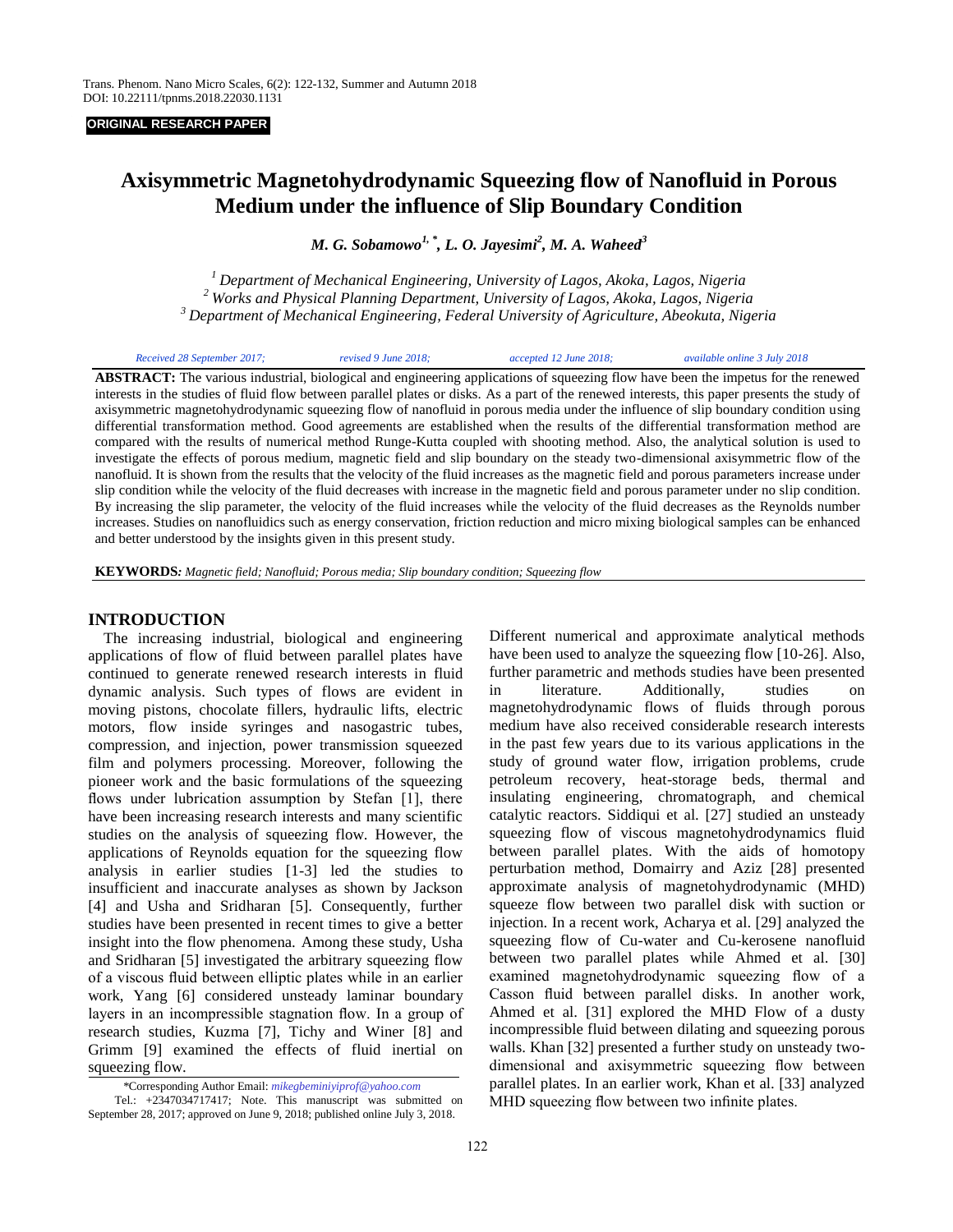|               | <b>Nomenclature</b>              |             |                                    |
|---------------|----------------------------------|-------------|------------------------------------|
|               |                                  |             | Cauchy stress tensor               |
| b             | induced magnetic fields          | V           | velocity                           |
| B             | total magnetic field             |             | <b>Abbreviations</b>               |
| <sub>BO</sub> | imposed magnetic fields          | HAM         | Homotopy analysis method           |
| Е             | electric field                   | <b>DTM</b>  | Differential transformation method |
|               | body force                       | <b>HPM</b>  | Homotopy perturbation method       |
| h             | half distance between two plates | ADM         | Adomian Decomposition method       |
|               | electric current density         | <b>VIM</b>  | Variation iteration method         |
| D             | pressure                         | <b>OHAM</b> | Optimal homotopy asymptotic method |
|               | radius                           |             |                                    |

 Hayat et al. [34] focused their study on MHD squeezing flow of second grade fluid between parallel disks and the MHD effects on unsteady squeezing flow of Casson and viscous fluids passing through porous medium was analyzed by Khan [35] and Ullah [36], respectively. The impacts of magnetic field on the squeezing flow have been presented in some further studies [37-41].

 The effects of magnetic field, flow characteristics and fluid properties on the squeezing flow under have been analyzed in the above reviewed studies but they are based on the assumptions of no slip conditions. However, in polymeric liquids, there is slip at the boundary when the weight of molecule is high. Indisputably, the no-slip boundary condition is not applicable in the flow analysis of such liquid. Additionally, in many cases such as thin film problems, nanofluids, rarefied fluid problems, fluids containing concentrated suspensions, and flow on multiple interfaces, the no-slip boundary condition fails to work. Therefore, Navier [42] proposed the general boundary condition which demonstrates the fluid slip at the surface. The slip condition is of great importance especially when fluids with elastic character are under consideration [43]. Under the studies of the slip effects on the flow process, Ebaid [44] investigated the effects of magnetic field and wall slip conditions on the peristaltic transport in an asymmetric channel. Hayat et al. [45] analyzed the influence of slip on the peristaltic motion of third-order fluid in asymmetric channel. In another study, Hayat and Abelman [46] examined the effects of slip condition on the rotating flow of a third grade fluid in a nonporous medium. Abelman et al. [47] presented an extended work of Hayat and Abelman [46] by considering a flow in a porous medium and obtaining the numerical solutions for the steady magnetohydrodynamics flow of a third grade fluid in a rotating frame. Ullah et al. [48] presented approximation of first grade MHD squeezing fluid flow with slip boundary condition. The reviewed studies above are based on viscous fluids. To the best of the authors' knowledge, the study of squeezing flow under the influences of magnetic field and hydrodynamic slip boundary condition has not been extended to the flow nanofluid through a porous medium. Therefore, in this work, axisymmetric magnetohydrodynamic squeezing flow of nanofluid in porous media under the influence of slip boundary

condition using differential transformation method. A further investigation is carried out to analyze the applications and limitations of the DTM to the fluid problem when the fluid flow situation.

## **PROBLEM FORMULATION**

 Consider axisymmetric squeezing flow of nanofluid in porous media between two large cylindrical plates separated by a small distance 2h approaching each other with a low constant velocity V in the presence of a magnetic field, as shown in Figure 1.



Fig. 1. Model of the squeezing flow of nanofluid under transverse uniform magnetic field

 It is assumed that the flow of the nanofluid is laminar, stable, incompressible, isothermal, non-reacting chemically, the nano-particles and base fluid are in thermal equilibrium and the physical properties are constant. The fluid conducts electrical energy as it flows unsteadily under magnetic force field. The fluid structure is everywhere in thermodynamic equilibrium and the plate is maintained at constant temperature. Following the assumptions, the governing equations of motion of the flow are given as:

Continuity equation

$$
\nabla \cdot \mathbf{v} = 0 \tag{1}
$$

Momentum equation

$$
\rho_{nf} \left[ \frac{\partial \overline{v}}{\partial t} + (\nabla \cdot \overline{v}) \overline{v} \right] = \rho_{nf} f - \nabla \cdot p + \mu_{nf} \nabla^2 \overline{v} - \frac{\mu_{nf} \overline{v}}{k} - \sigma \mathbf{B}_0^2 \overline{v} \quad (2)
$$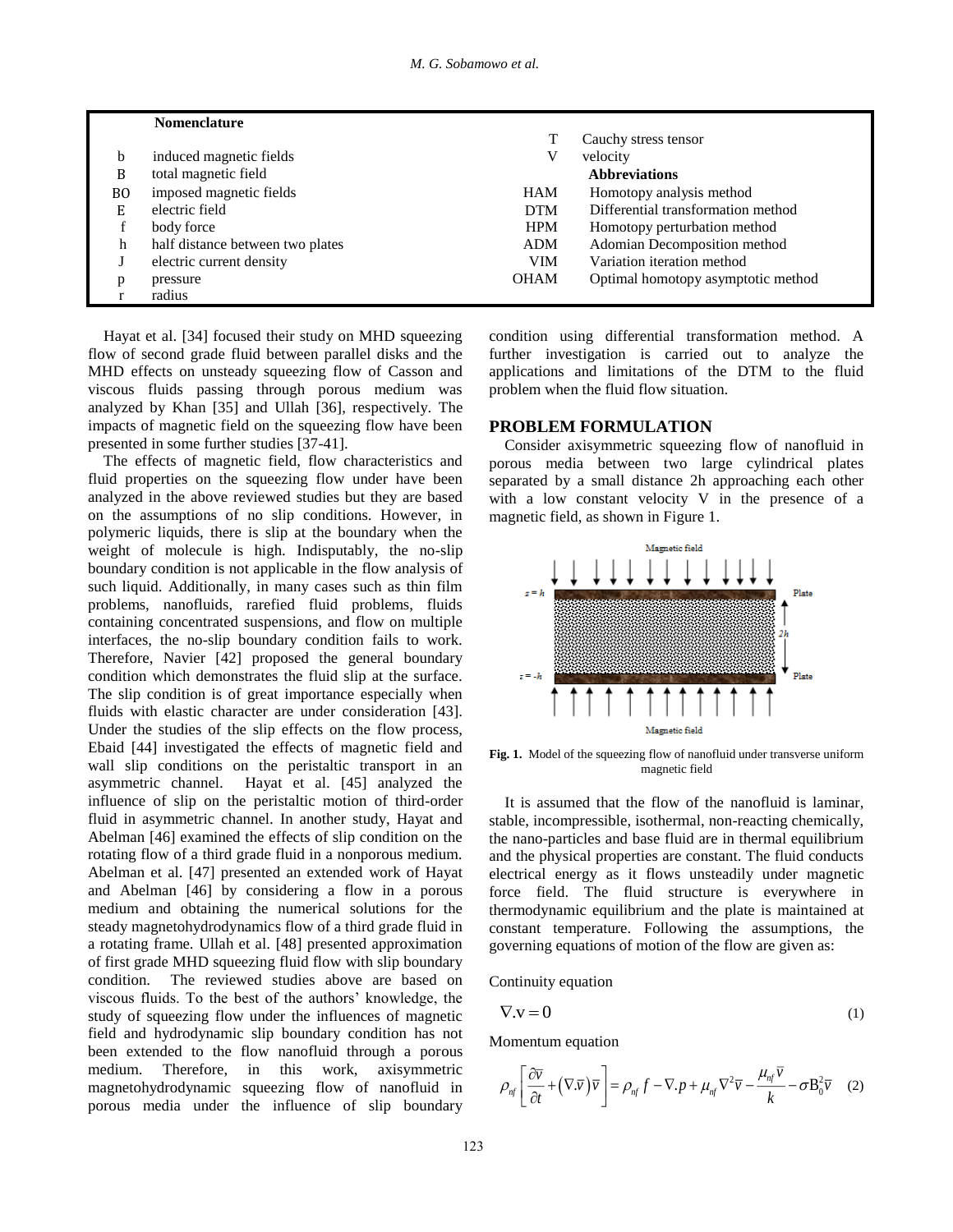where

$$
\rho_{nf} = \rho_f (1 - \phi) + \rho_s \phi
$$

$$
\mu_{nf} = \frac{\mu_f}{(1 - \phi)^{2.5}}
$$

For axial symmetry, v is represented by  $v=(v_r,0,v_z)$ , neglecting the body force, the Navier-Stokes equation in cylindrical coordinates are given by [1, 6, and 10]:

Continuity equation

$$
\frac{\partial v_r}{\partial r} + \frac{v_r}{r} + \frac{\partial v_z}{\partial z} = 0
$$
 (3)

Momentum equation

$$
-\rho_{n f}\left(\overline{v}\times\overline{w}\right)+\overline{\nabla}\left(\frac{\rho_{n f}}{2}+p\right)=\mu_{n f}\overline{\nabla}\times\overline{w}-\frac{\mu_{n f}}{k}\overline{v}-\sigma\mathbf{B}_0^2\overline{v}\qquad(4)
$$

where

$$
\Omega(r,z) = -\frac{1}{r}E^2\psi\tag{5}
$$

If we introduce the stream function  $\Psi(r, z)$ , we have

$$
\overline{\mathbf{v}}_r = \frac{1}{r} \frac{\partial \psi}{\partial z}, \ \overline{\mathbf{v}}_z = -\frac{1}{r} \frac{\partial \psi}{\partial r}.
$$
 (6)

 On eliminating the pressure term from Equations 3 and 4, we arrived at

$$
\rho_{nf} \left[ \frac{\partial (\psi, E^2 \psi / r^2)}{\partial (r, z)} \right] = -\frac{\mu_{nf}}{r} E^4 \psi + \frac{1}{r} \left( \frac{\mu_{nf}}{k} + \sigma B_0^2 \right) \frac{\partial^2 \psi}{\partial z^2} \tag{7}
$$

where

$$
E^2 = \frac{\partial^2}{\partial r^2} - \frac{1}{r} \frac{\partial}{\partial r} + \frac{\partial^2}{\partial z^2}
$$
 (8)

If we define the stream function as  $P = \frac{\rho}{\rho}$  $\frac{n_f}{2}(\bar{v}_r^2+\bar{v}_z^2),$ the compatibility Equation 7 reduces to Equation 9

$$
f^{(iv)}(z) - \left(\frac{1}{k} + \frac{\sigma B_0^2}{\mu_{nf}}\right) f^{(z)}(z) + \frac{2\rho_{nf}}{\mu_{nf}} f(z) f^{(z)}(z) = 0 \qquad (9)
$$

And the slip boundary conditions become

$$
f(0) = 0, f'(0) = 0,f(h) = \frac{v}{2}, f(h) = \beta f'(h)
$$
\n(10)

 Applying the following dimensionless parameters in Equation 11

$$
F^* = \frac{f}{\nu/2}, \ z^* = \frac{z}{h}, \ R = \frac{\rho_f H \nu}{\mu_f},
$$
  
\n
$$
G = h \sqrt{\left(\frac{1}{k} + \frac{\sigma B_0^2}{\mu_{hf}}\right)} = \sqrt{(Da + m^2)}
$$
\n(11)

we can then write Equation 9 and Equation 10 as

$$
F^{(iv)}(z) + R\left((1-\phi) + \phi \frac{\rho_s}{\rho_f}\right) (1-\phi)^{2.5}
$$
  
\n
$$
F(z)F^{(iv)}(z) - G^2F^{(iv)}(z) = 0
$$
\n(12)

and the boundary conditions as

$$
z = H, \quad v_r = 0 \quad and \quad v_z = -V
$$
  

$$
z = 0, v_z = 0 \quad and \quad \frac{\partial v_r}{\partial z} = 0
$$
 (13)

 It should be noted that the asterisk (\*) is omitted from Equation 12 and 13 for the sake of conveniences.

## **Application of the differential transform method to the present problem**

 The above nonlinear Equation 12 can be solved using differential transformation method as introduced by Zhou [49].

 The basic definitions and the operational properties of the method are as follows

If  $u(t)$  is analytic in the domain T, then the function  $u(t)$ will be differentiated continuously with respect to time *t.*

$$
\frac{d^p u(t)}{dt^p} = \varphi(t, p) \text{ for all } t \in T
$$
 (14)

for t=t<sub>i</sub>, then  $\varphi(t, p) = \varphi(t_i, p)$ , where *p* belongs to the set of non-negative integers, denoted as the *p*-domain. We can therefore write Equation 14 as

$$
U(p) = \varphi(t_i, p) = \left[\frac{d^p u(t)}{dt^p}\right]_{t=t_i}
$$
 (15)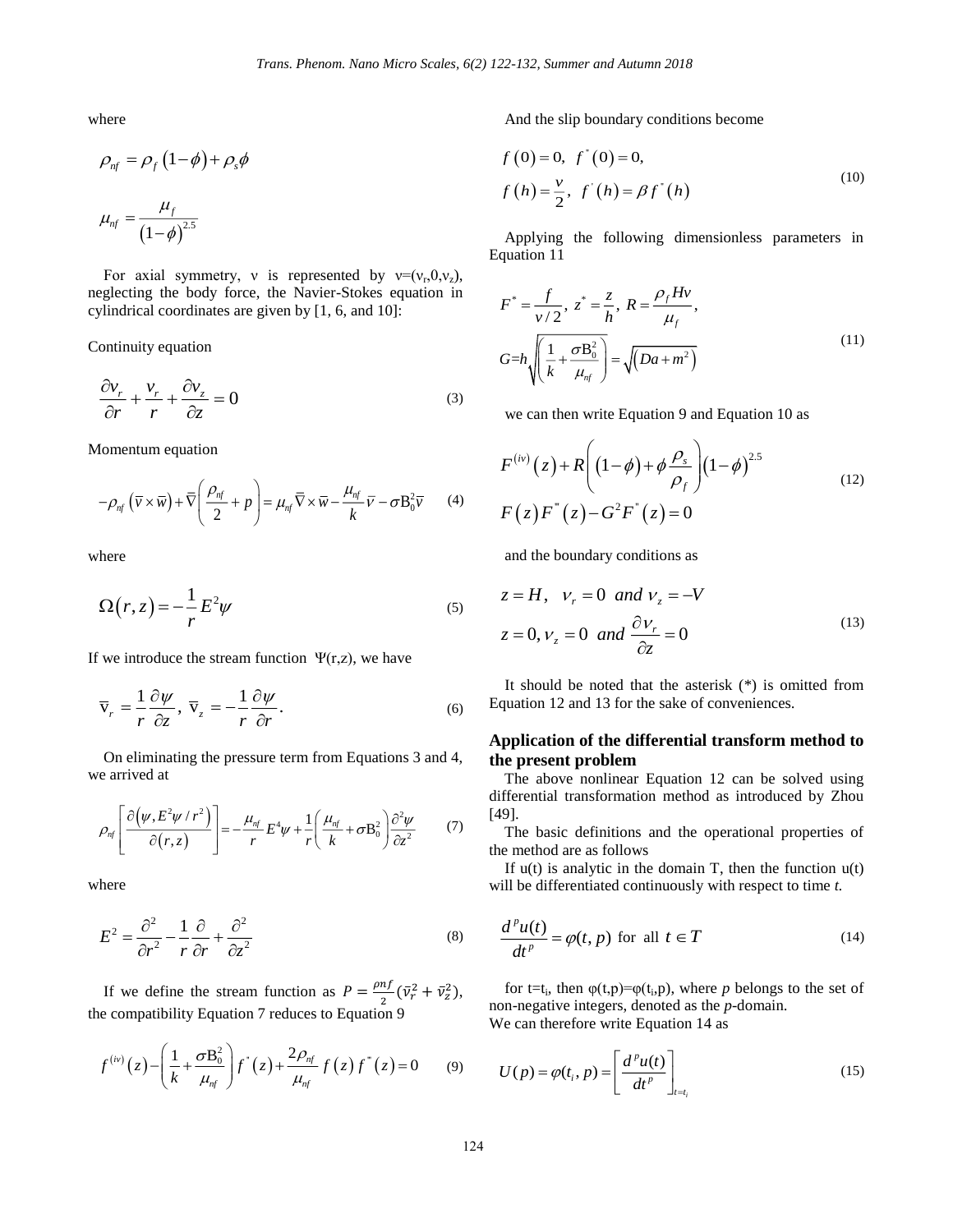Where  $U_p$  is called the spectrum of  $u(t)$  at t=t<sub>i</sub> Expressing u(t) in Taylor's series as

$$
u(t) = \sum_{p}^{\infty} \left[ \frac{\left(t - t_i\right)^p}{p!} \right] U(p) \tag{16}
$$

 where Equation16 is the inverse of U(K) us symbol 'D' denoting the differential transformation process and combining 15 and 16, we have

$$
u(t) = \sum_{p=0}^{\infty} \left[ \frac{(t - t_i)^p}{p!} \right] U(p) = D^{-1} U(p)
$$
 (17)

#### **Table 1**

Operational properties of differential transformation method.

| Coefficient    | magnitude                                   | coefficient                                                                |
|----------------|---------------------------------------------|----------------------------------------------------------------------------|
| 1              | $u(t) \pm v(t)$                             | $U(p) \pm V(p)$                                                            |
| 2              | $\alpha u(t)$                               | $\alpha U(p)$                                                              |
| 3              | du(t)<br>dt                                 | $(p+1)U(p+1)$                                                              |
| $\overline{4}$ | u(t)v(t)                                    | $\sum V(r)U(p-r)$                                                          |
| 5              | $u^m(t)$                                    | $\sum_{r=0}^{r} U^{m-1}(r)U(p-r)$                                          |
| 6              | $\frac{d^n u(t)}{dt}$<br>$d^{\overline{r}}$ | $(p+1)(p+2)\cdots(p+n)U(p+n)$                                              |
| 7              | $\sin(\omega t + \alpha)$                   | $\frac{\omega^p}{p!} \sin\left(\frac{\pi p}{2!} + \alpha\right)$           |
| 8              | $\cos(\omega t + \alpha)$                   | $Z(p) = \frac{\omega^p}{n!} \cos \left( \frac{\pi p}{2!} + \alpha \right)$ |

The differential transforms of Equation 12 is given as

$$
(k+1)(k+2)(k+3)(k+4)F[k+4]
$$
\n
$$
R\left[(1-\phi)+\phi\frac{\rho_s}{\rho_f}\right](1-\phi)^{2.5}
$$
\n
$$
\left(\sum_{l=0}^{k} (k-l+3)\right) (k-l+1)F[l]F[k-l+3]
$$
\n
$$
-Ha^2((k+1)(k+2)F[k+2]) = 0
$$
\n(18)

 And the differential transforms of the boundary conditions in Equation 13 as

$$
\tilde{F}[0] = 0, \ \tilde{F}[1] = a, \ \tilde{F}[2] = 0, \ \tilde{F}[3] = b,
$$
\n
$$
\sum (k+1)F[k+1] = \gamma \sum (k+1)(k+2)F[k+2]
$$
\n(19)

 where *a* and *b* are unknowns to be determined later using the boundary conditions of Equation 13b.

 Using Equations 18 and 19, the value of  $\tilde{F}(i), i = 1, 2, 3, 4, 5, \dots$  19, 20. are

$$
\tilde{F}[4] = \tilde{F}[6] = \tilde{F}[8] = \tilde{F}[10] = \tilde{F}[12]
$$
\n
$$
= \tilde{F}[14] = \tilde{F}[16] = \tilde{F}[18] = \tilde{F}[20] = 0
$$
\n
$$
\tilde{F}[5] = \frac{1}{20} \left\{ bG^2 - abR \left( (1 - \phi) + \phi \frac{\rho_s}{\rho_f} \right) (1 - \phi)^{2.5} \right\}
$$
\n
$$
\left\{ bG^4 - 6b^2R \left( (1 - \phi) + \phi \frac{\rho_s}{\rho_f} \right) (1 - \phi)^{2.5} \right\}
$$
\n
$$
\tilde{F}[5] = \frac{1}{20} \left\{ bG^4 - 6b^2R \left( (1 - \phi) + \phi \frac{\rho_s}{\rho_f} \right) (1 - \phi)^{2.5} \right\}
$$

$$
\tilde{F}[7] = \frac{1}{840} \begin{bmatrix} -4abG^2R\left((1-\phi)+\phi\frac{\rho_s}{\rho_f}\right)(1-\phi)^{2.5} \\ +3a^2bR^2\left((1-\phi)+\phi\frac{\rho_s}{\rho_f}\right)(1-\phi)^{2.5} \end{bmatrix}
$$

$$
\tilde{F}[9] = \frac{1}{60480} \begin{pmatrix} bG^6 - 72b^2G^2R \left( (1 - \phi) + \phi \frac{\rho_s}{\rho_f} \right) (1 - \phi)^{2.5} \\ -9abG^4R \left( (1 - \phi) + \phi \frac{\rho_s}{\rho_f} \right) (1 - \phi)^{2.5} \\ +96ab^2R^2 \left( (1 - \phi) + \phi \frac{\rho_s}{\rho_f} \right) (1 - \phi)^{2.5} \\ +23a^2bG^2R^2 \left( (1 - \phi) + \phi \frac{\rho_s}{\rho_f} \right) (1 - \phi)^{2.5} \\ -15a^3bR^3 \left( (1 - \phi) + \phi \frac{\rho_s}{\rho_f} \right) (1 - \phi)^{2.5} \end{pmatrix}
$$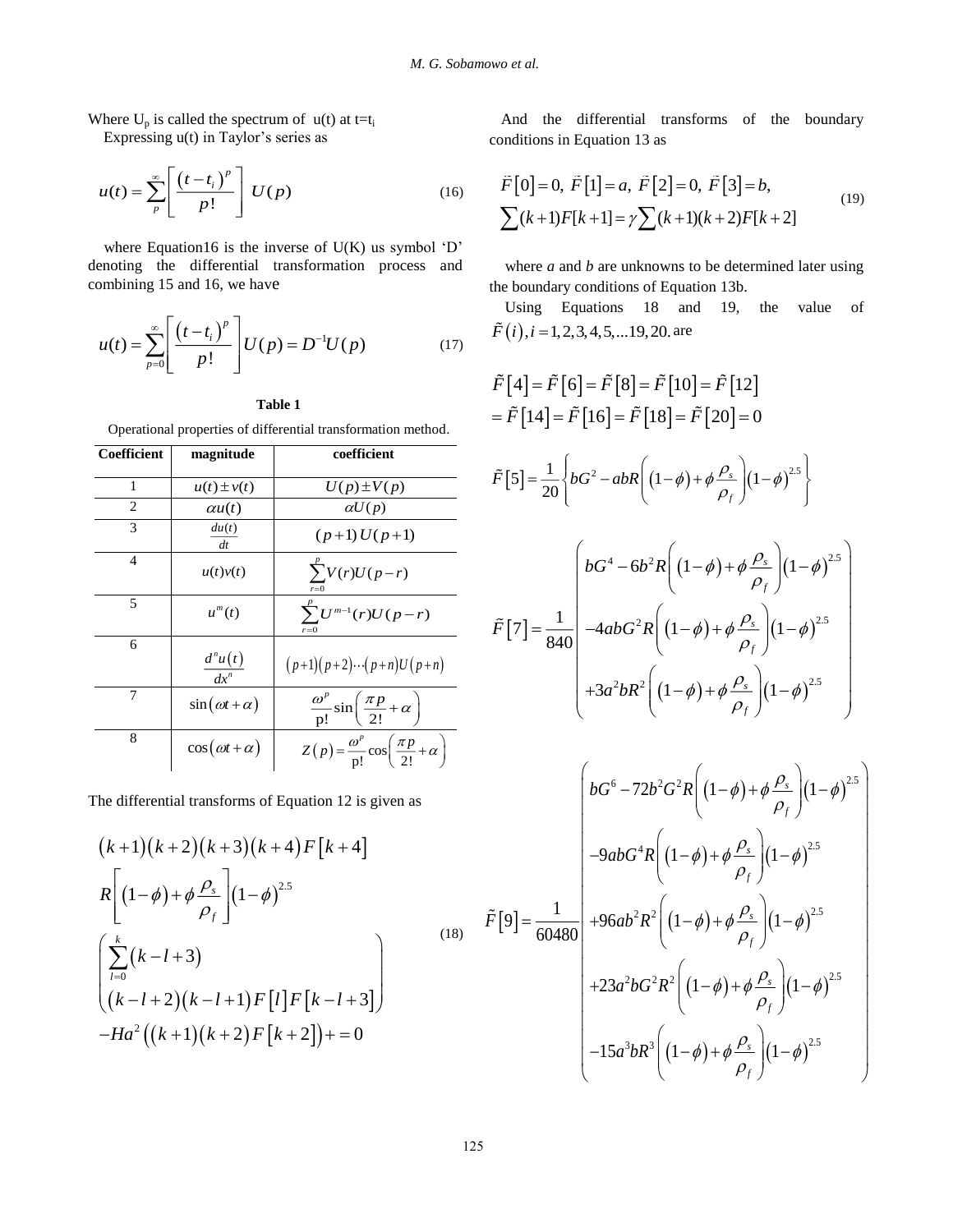Trans. Phenom. Nano Micro Scales, 6(2) 122-132, Summer and Autuum 2018  
\n
$$
\vec{F}[11] = \frac{1}{6652800}
$$
\n+1296b<sup>3</sup>R<sup>2</sup>  $\left((1-\phi)+\phi \frac{\rho_{*}}{\rho_{f}}\right) (1-\phi)^{2.5} -16abG^{6}R \left((1-\phi)+\phi \frac{\rho_{*}}{\rho_{f}}\right) (1-\phi)^{2.5}$ \n+1296b<sup>3</sup>R<sup>2</sup>  $\left((1-\phi)+\phi \frac{\rho_{*}}{\rho_{f}}\right) (1-\phi)^{2.5} +1716ab^{2}Ha^{2}R^{2} \left((1-\phi)+\phi \frac{\rho_{*}}{\rho_{f}}\right) (1-\phi)^{2.5}$ \n+86a<sup>2</sup>bG<sup>4</sup>R<sup>2</sup>  $\left((1-\phi)+\phi \frac{\rho_{*}}{\rho_{f}}\right) (1-\phi)^{2.5} -1446a^{2}b^{2}R^{3} \left((1-\phi)+\phi \frac{\rho_{*}}{\rho_{f}}\right) (1-\phi)^{2.5}$ \n-176a<sup>3</sup>bG<sup>2</sup>R<sup>3</sup>  $\left((1-\phi)+\phi \frac{\rho_{*}}{\rho_{f}}\right) (1-\phi)^{2.5} +105a^{4}bR^{4} \left((1-\phi)+\phi \frac{\rho_{*}}{\rho_{f}}\right) (1-\phi)^{2.5}$ \n+43848b<sup>3</sup>G<sup>2</sup>R<sup>3</sup>  $\left((1-\phi)+\phi \frac{\rho_{*}}{\rho_{f}}\right) (1-\phi)^{2.5} -25abG^{8}R \left((1-\phi)+\phi \frac{\rho_{*}}{\rho_{f}}\right) (1-\phi)^{2.5}$ \n+43848b<sup>3</sup>G<sup>2</sup>R<sup>3</sup>  $\left((1-\phi)+\phi \frac{\rho_{*}}{\rho_{f}}\right) (1-\phi)^{2.5} -66456ab^{3}R^{3} \left((1-\phi)+\phi \frac{\rho_{*}}{\rho_{f}}\right) (1-\phi)^{2.5}$ \n+230a<sup>2</sup>bG<sup>4</sup>R<sup>2</sup>  $\left$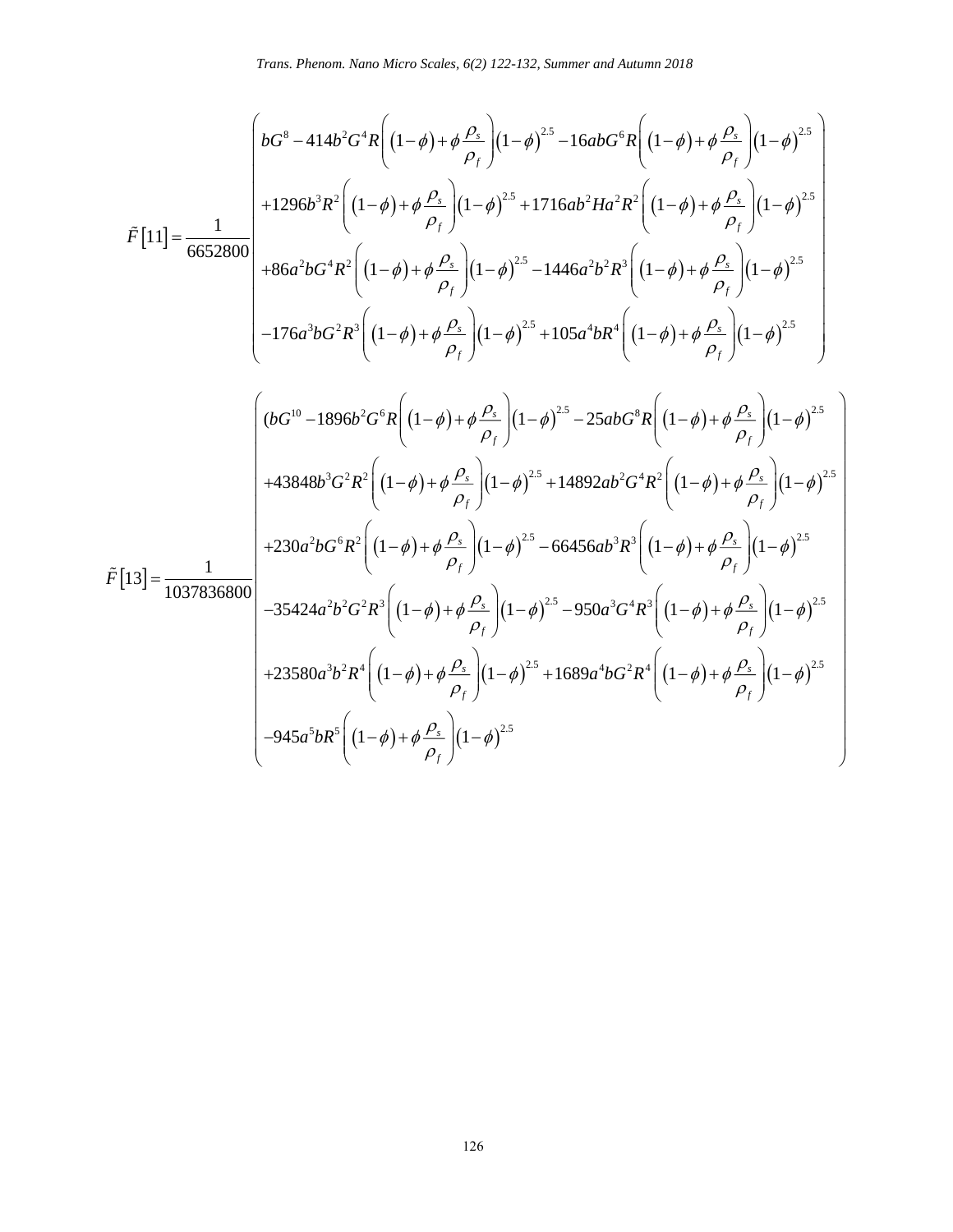$$
\hat{F}[15] = \frac{1}{21794572800}\hat{F}^{3}\hat{F}^{4}\left((1-\phi)+\phi\frac{\rho_{+}}{\rho_{+}}\right)(1-\phi)^{2.5}-36abG^{10}R\left((1-\phi)+\phi\frac{\rho_{+}}{\rho_{+}}\right)(1-\phi)^{2.5}
$$
\n+703296b<sup>2</sup>G<sup>4</sup>R<sup>2</sup> $\left((1-\phi)+\phi\frac{\rho_{+}}{\rho_{+}}\right)(1-\phi)^{2.5}-13620966^{4}R^{3}\left((1-\phi)+\phi\frac{\rho_{+}}{\rho_{+}}\right)(1-\phi)^{2.5}$ \n+505a<sup>2</sup>bG<sup>4</sup>R<sup>2</sup> $\left((1-\phi)+\phi\frac{\rho_{+}}{\rho_{+}}\right)(1-\phi)^{2.5}-13620966^{4}R^{3}\left((1-\phi)+\phi\frac{\rho_{+}}{\rho_{+}}\right)(1-\phi)^{2.5}$ \n-2874096ab<sup>2</sup>G<sup>2</sup>R<sup>3</sup> $\left((1-\phi)+\phi\frac{\rho_{+}}{\rho_{+}}\right)(1-\phi)^{2.5}-427716a^{2}b^{2}G^{4}R^{3}\left((1-\phi)+\phi\frac{\rho_{+}}{\rho_{+}}\right)(1-\phi)^{2.5}$ \n+753936a<sup>3</sup>b<sup>2</sup>G<sup>2</sup>R<sup>4</sup> $\left((1-\phi)+\phi\frac{\rho_{-}}{\rho_{+}}\right)(1-\phi)^{2.5}+12139a^{4}bG^{4}R^{4}\left((1-\phi)+\phi\frac{\rho_{+}}{\rho_{+}}\right)(1-\phi)^{2.5}$ \n+753936a<sup>3</sup>b<sup>2</sup>G<sup>2</sup>R<sup>4</sup> $\left((1-\phi)+\phi\frac{\rho_{-}}{\rho_{+}}\right)(1-\phi)^{2.5}+12139a^{4}bG^{4}R^{4}\left((1-\phi)+\phi\frac{\rho_{+}}{\rho_{+}}\right)(1-\phi)^{2.5}$ \n+10395a<sup>4</sup>bR<sup>5</sup> $\left((1-\phi)+\phi\frac{\rho_{+}}{\rho_{+}}\right)(1-\phi$ 

I I I I İ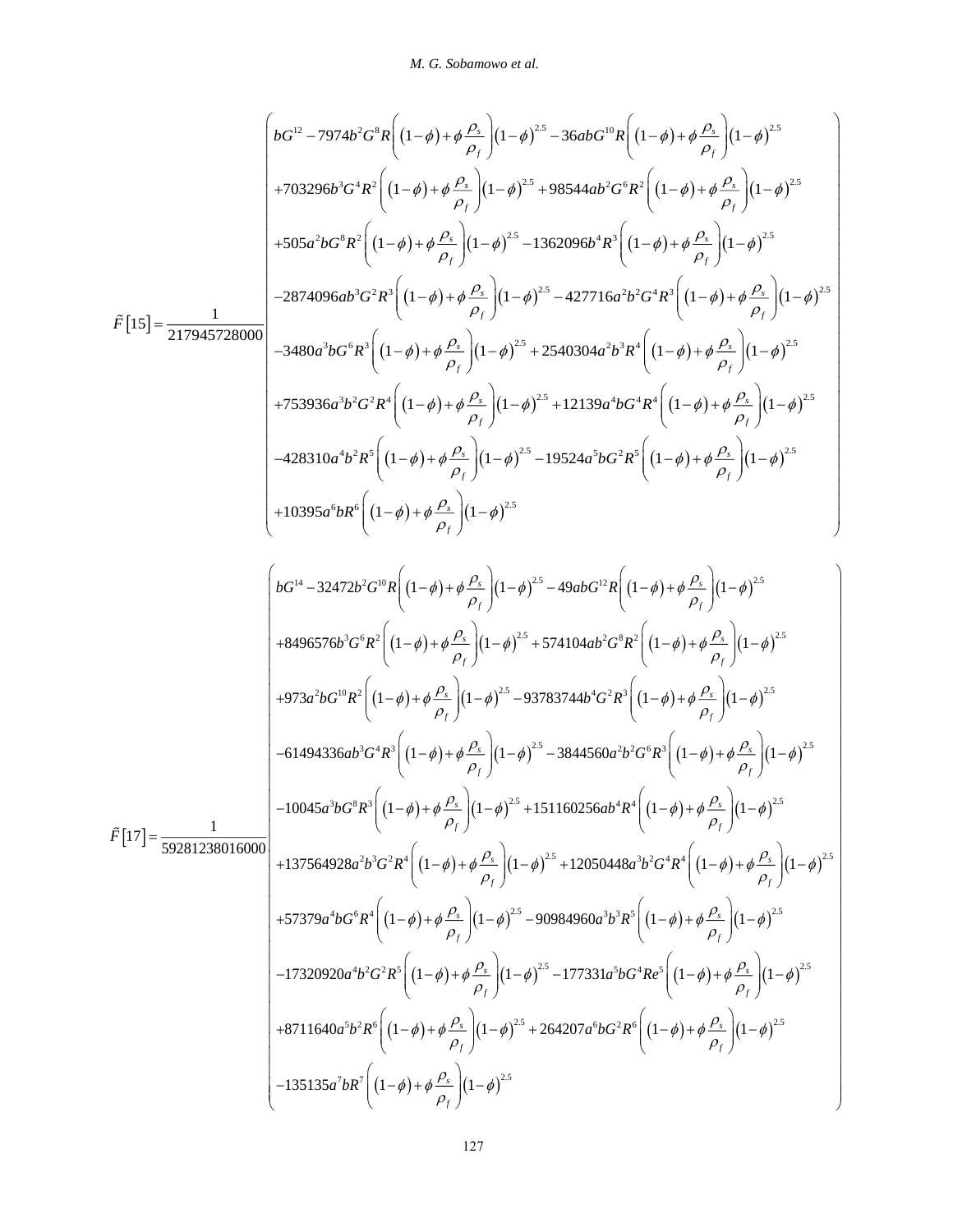Trans. Phenom. Nano Micro Scales, 6(2) 122-132, Summer and Autumu 2018  
\n
$$
\left[ bG^{16}-130686b^2G^{12}R \left[ (1-\phi)+\phi \frac{D_+}{\rho_f} \right] (1-\phi)^{2.5}-64abG^{16}R \left[ (1-\phi)+\phi \frac{D_+}{\rho_f} \right] (1-\phi)^{2.5}
$$
\n
$$
+89650368b^2G^8R^5 \left[ (1-\phi)+\phi \frac{D_+}{\rho_f} \right] (1-\phi)^{2.5}+3121068ab^2G^{18}R^5 \left[ (1-\phi)+\phi \frac{D_+}{\rho_f} \right] (1-\phi)^{2.5}
$$
\n
$$
+1708a^2bG^{12}R^5 \left[ (1-\phi)+\phi \frac{D_+}{\rho_f} \right] (1-\phi)^{2.5}-3168258624b^4G^4R^5 \left[ (1-\phi)+\phi \frac{D_+}{\rho_f} \right] (1-\phi)^{2.5}
$$
\n
$$
-978609024ab^3G^8R^5 \left[ (1-\phi)+\phi \frac{D_+}{\rho_f} \right] (1-\phi)^{2.5}-29567250a^2b^2G^8R^5 \left[ (1-\phi)+\phi \frac{D_+}{\rho_f} \right] (1-\phi)^{2.5}
$$
\n
$$
-24640a^3bG^{10}R^3 \left[ (1-\phi)+\phi \frac{D_+}{\rho_f} \right] (1-\phi)^{2.5}+4090611456b^5R^4 \left[ (1-\phi)+\phi \frac{D_+}{\rho_f} \right] (1-\phi)^{2.5}
$$
\n
$$
\left. \tilde{F}[19] = \frac{1}{20274183401472000}
$$
\n
$$
+141160488a^3b^2G^8R^4 \left[ (1-\phi)+\phi \frac{D_+}{\rho_f} \right] (1-\phi)^{2.5}+208054a^4bG^8R^4 \left[ (1-\phi)+\phi \frac{D_+}{\rho_f} \right] (1-\phi)^{2.5}
$$
\n

According to the definition of DTM, the solution is

$$
F(z) = \tilde{F}[0] + z\tilde{F}[1] + z^{2}\tilde{F}[2] + z^{3}\tilde{F}[3]
$$
  
+ $z^{4}\tilde{F}[4] + z^{5}\tilde{F}[5] + z^{6}\tilde{F}[6] + z^{7}\tilde{F}[7]$   
+ $z^{8}\tilde{F}[8] + z^{9}\tilde{F}[9] + z^{10}\tilde{F}[10] + z^{11}\tilde{F}[11]$   
+ $z^{12}\tilde{F}[12] + z^{13}\tilde{F}[13] + z^{14}\tilde{F}[14] + z^{15}\tilde{F}[15] + z^{16}\tilde{F}[16] + z^{17}\tilde{F}[17] + z^{18}\tilde{F}[18]$   
+ $z^{19}\tilde{F}[19] + z^{20}\tilde{F}[20]$ 

## **RESULTS AND DISCUSSION**

 The above analysis shows the application of approximate analytical methods of differential transformation method for the analysis of a steady two-dimensional axisymmetric flow of an incompressible nanofluid in a porous medium under the influence of a uniform transverse magnetic field with slip boundary condition. Using DTM, a series solution

was obtained which provides excellent approximations to the solution of the non-linear equation with high accuracy as shown in Table 2.

| Table 2 |                                     |            |  |  |
|---------|-------------------------------------|------------|--|--|
| Z.      | Comparison of results.<br><b>NM</b> | <b>DTM</b> |  |  |
| 0.00    | 0.000000                            | 0.000000   |  |  |
| 0.10    | 0.075739                            | 0.075739   |  |  |
| 0.20    | 0.152935                            | 0.152935   |  |  |
| 0.30    | 0.233046                            | 0.233046   |  |  |
| 0.40    | 0.317540                            | 0.317540   |  |  |
| 0.50    | 0.407893                            | 0.407893   |  |  |
| 0.60    | 0.505591                            | 0.505591   |  |  |
| 0.70    | 0.612134                            | 0.612134   |  |  |
| 0.80    | 0.729034                            | 0.729034   |  |  |
| 0.90    | 0.857813                            | 0.857813   |  |  |
| 1.00    | 1.000000                            | 1.000000   |  |  |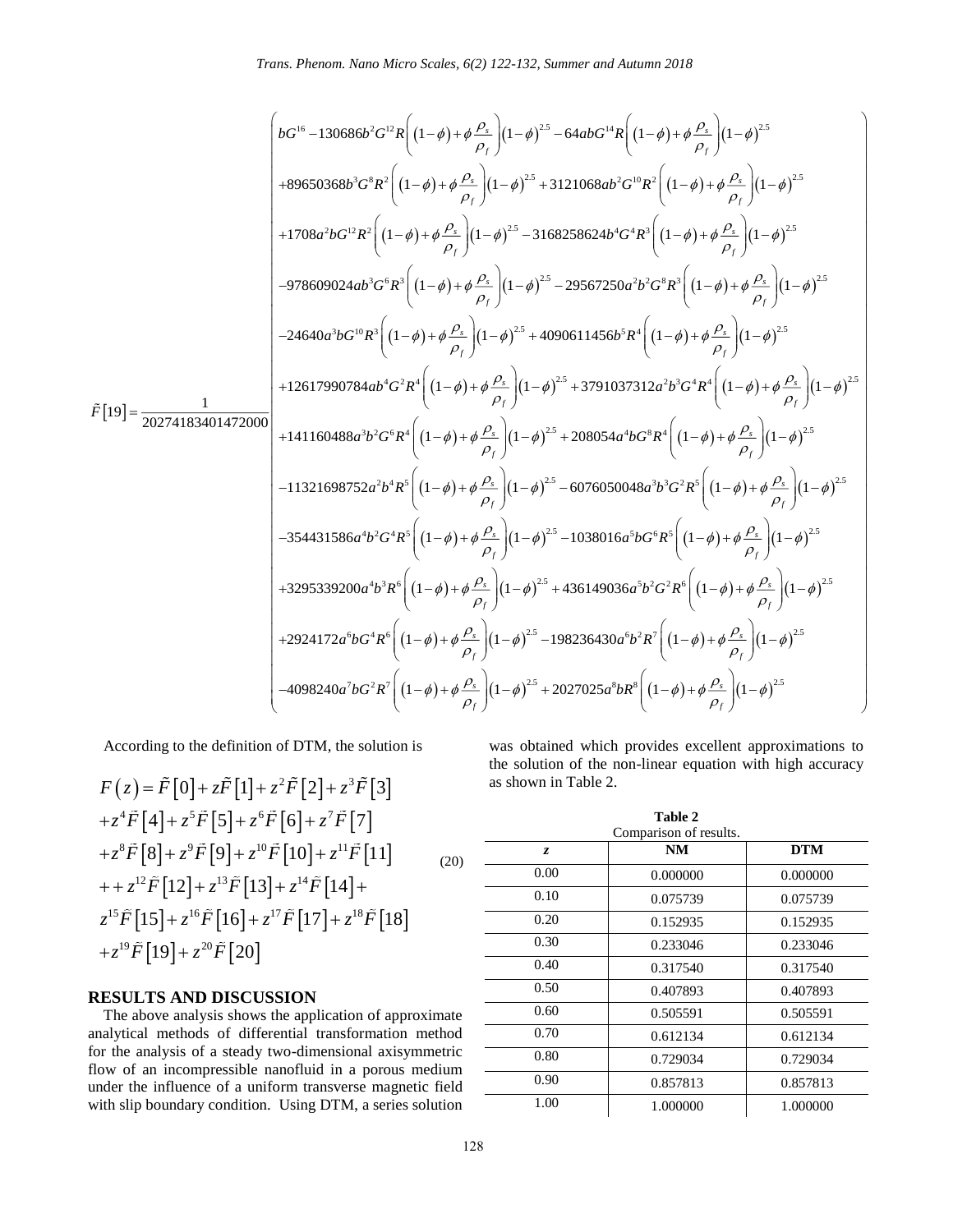

**Fig. 2.** Effects of magnetic parameter on the flow behavior of the fluid under the influence of slip condition



**Fig. 3.** Effects of magnetic field parameter on the flow behavior of the fluid for no-slip condition

 In order to get an insight into the problem, the effects of pertinent flow, magnetic field and slip parameters on the velocity profile of the fluid are investigated. Figure 2 shows the effects of magnetic field and porous parameter (porous-magnetic parameter),  $m$  on the velocity of the fluid under the influence of slip condition, while Figure 3 depicts the combined influence of the porosity and magnetic field on the velocity of the fluid under no-slip condition. It could be inferred from the figures that the velocity of the fluid increases with increase in the porous-magnetic parameter under slip condition while an opposite trend was recorded during no-slip condition as the velocity of the fluid decreases with increase in the parameter that represent the

combined influence of porosity and magnetic field under the no slip condition.

 The magnetic field response is due to the boundary layer thickness caused by the Lorentz or magnetic force field. Figure 4 shows the influence of the slip parameter  $\gamma$  on the fluid velocity. By increasing  $\gamma$ , it is observed that the velocity of the fluid increases. The behavior of the fluid under the slip condition can be physically explained due to increase in slip components that leads to a corresponding decrease in shear stress. Figure 5 presents the effects of Reynold's number on the velocity of the fluid. It is observed from the figure that by increasing the value R, the velocity of the fluid decreases.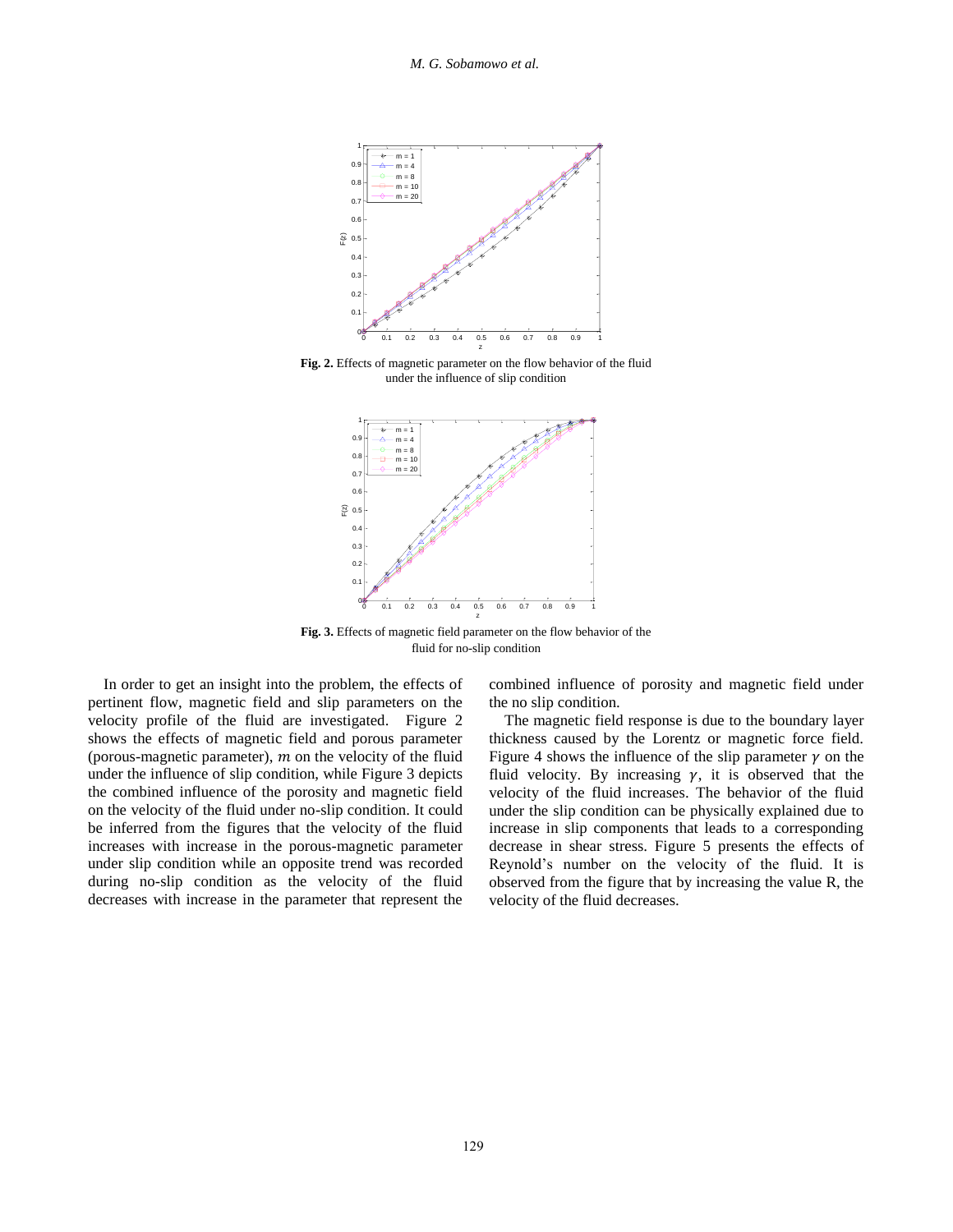

**Fig. 4.** Effects of slip parameter on the flow behavior of the fluid



**Fig. 5.** Effects of Reynolds number on the flow behavior of the fluid under the influence of slip condition

## **CONCLUSION**

 In this work, differential transformation method has been employed to develop analytical solution for axisymmetric magnetohydrodynamic squeezing flow of nanofluid in porous media under the influence of slip boundary condition. The developed analytical solution was used to investigate the effects of porous medium, magnetic field and slip boundary on the steady two-dimensional axisymmetric flow of the nanofluid. The results show that the velocity of the fluid increases with increase in the magnetic field and porous parameters under slip condition while the velocity of the fluid decreases with increase in the

magnetic field and porous parameter under no slip condition. By increasing the slip parameter, the velocity of the fluid increases and it decrease as the Reynolds number increases.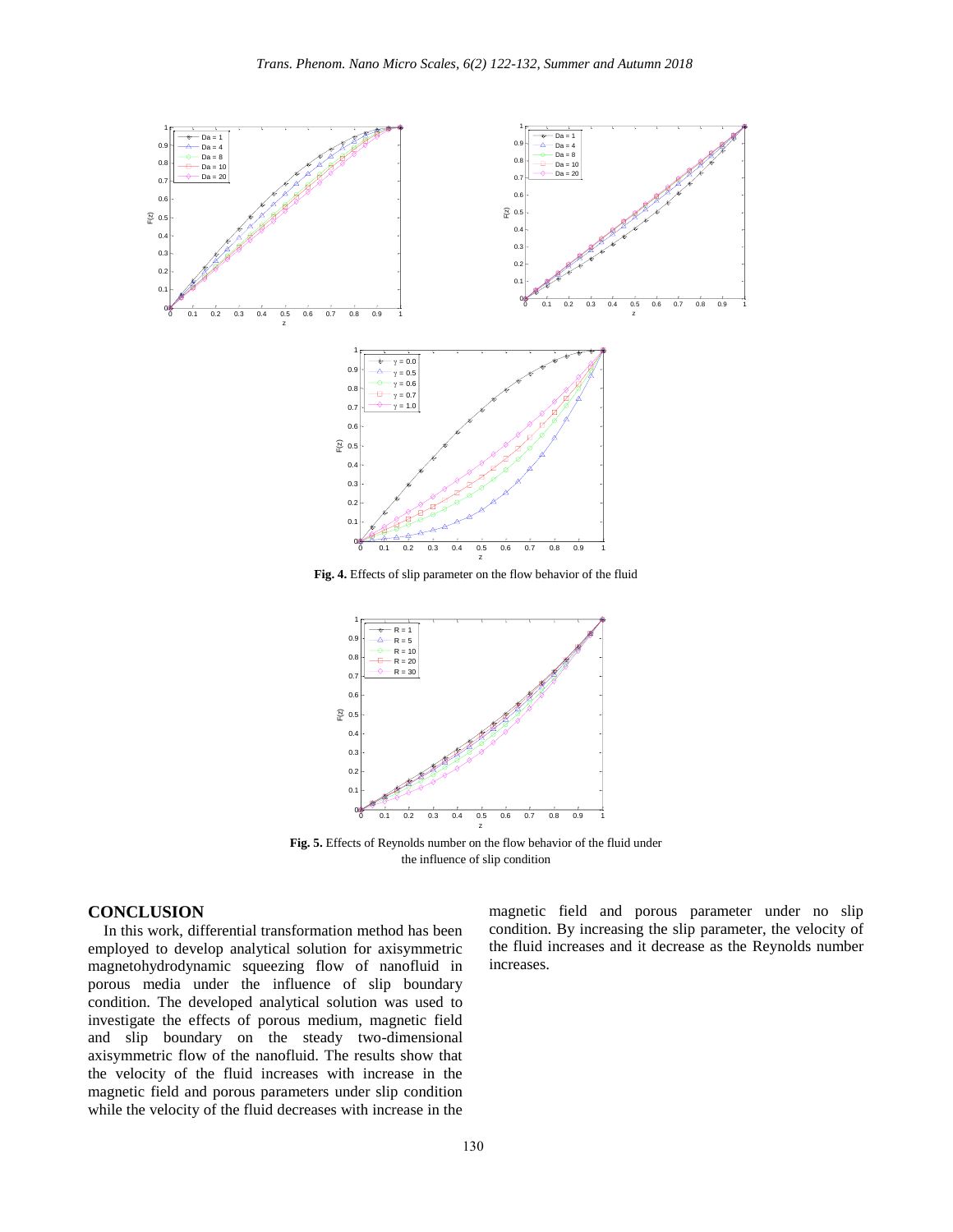# **REFERENCES**

- [1] Stefan J. Versuche über die scheinbare Adhäsion. Annalen der Physik. 1875 Jan 1;230(2):316-8.
- [2] Reynolds O. IV. On the theory of lubrication and its application to Mr. Beauchamp tower's experiments, including an experimental determination of the viscosity of olive oil. Philosophical Transactions of the Royal Society of London. 1886 Jan 1;177:157- 234.
- [3] ARCHIBALD F. Load capacity and time relations in [19] squeeze films. Trans. ASME. J. Lub. Tech.. 1956;78:29-35.
- [4] Jackson JD. A study of squeezing flow. Applied Scientific Research, Section A. 1963 Jan 1;11(1):148-52.
- [5] Usha R,Sridharan R.Arbitrary squeezing of a viscous fluid between elliptic plates. Fluid Dynamics [21] Research. 1996 Jun;18(1):35.
- [6] Yang KT. Un steady laminar boundary layer in an incompressible stagnation flow. ASME Journal of Applied Mechanics. 1958;80:421-7.
- [7] Kuzma DC. Fluid inertia effects in squeeze films. Applied Scientific Research. 1968 Jan 1;18(1):15- 20.
- [8] Tichy JA, Winer WO. Inertial considerations in parallel circular squeeze film bearings. Journal of Lubrication Technology. 1970 Oct 1;92(4):588-92.
- [9] Grimm RJ. Squeezing flows of Newtonian liquid films an analysis including fluid inertia. Applied Scientific Research. 1976 Jul 1;32(2):149-66.
- [10] Bader W. G. Birkhoff, Hydrodynamics. A study in Logic, Fact, and Similitude. revised and enlarged. 184 S. m. 28 Abb. Princeton 1960. Princeton University Press. Preis geb. \$6.50. ZAMM‐Journal of Applied Mathematics and Mechanics/Zeitschrift für Angewandte Mathematik und Mechanik. 1961 Jan 1;41(10‐11):470-.
- [11] Wang CY. The squeezing of a fluid between two plates. Journal of Applied Mechanics. 1976 Dec 1;43(4):579-83.
- [12] Wang CY, Watson LT. Squeezing of a viscous fluid [27] between elliptic plates. Applied Scientific Research. 1979 Mar 1;35(2-3):195-207.
- [13] Hamdan MH, Barron RM. Analysis of the squeezing flow of dusty fluids. Applied Scientific Research. 1992 Oct 1;49(4):345-54.
- [14] Phan-Thien N.Squeezing flow of a viscoelastic solid. Journal of Non-Newtonian Fluid Mechanics. 2000 Dec 25;95(2-3):343-62.
- [15] Khan U, Ahmed N, Khan SI, Bano S, Mohyud-Din ST. Unsteady squeezing flow of a Casson fluid [29] between parallel plates. World Journal of Modelling and Simulation. 2014;10(4):308-19.
- [16] Rashidi MM, Shahmohamadi H, Dinarvand S.Analytic approximate solutions for unsteady twodimensional and axisymmetric squeezing flows

between parallel plates. Mathematical Problems in Engineering. 2008;2008.

- [17] Duwairi HM, Tashtoush B, Damseh RA. On heat transfer effects of a viscous fluid squeezed and extruded between two parallel plates. Heat and mass transfer. 2004 Dec 1;41(2):112-7.
- [18] Qayyum A, Awais M, Alsaedi A, Hayat T. Unsteady squeezing flow of Jeffery fluid between two parallel disks. Chinese Physics Letters. 2012 Mar; 29(3): 034701.
	- Hamdan MH, Barron RM. Analysis of the squeezing flow of dusty fluids. Applied Scientific Research. 1992 Oct 1;49(4):345-54.
- [20] Mahmood M, Asghar S,Hossain MA. Squeezed flow and heat transfer over a porous surface for viscous fluid. Heat and Mass Transfer. 2007 Dec 1;44(2):165-73.
	- Hatami M, Jing D.Differential Transformation Method for Newtonian and non-Newtonian nanofluids flow analysis: Compared to numerical solution. Alexandria Engineering Journal. 2016 Jun 1;55(2):731-9.
- [22] Mohyud-Din ST, Zaidi ZA, Khan U, Ahmed N. On heat and mass transfer analysis for the flow of a nanofluid between rotating parallel plates. Aerospace Science and Technology. 2015 Oct 1;46:514-22.
- [23] Mohyud- Din ST, Khan SI. Nonlinear radiation effects on squeezing flow of a Casson fluid between parallel disks. Aerospace Science and Technology. 2016 Jan 1;48:186-92.
- [24] Qayyum M, Khan H, Rahim MT, Ullah I. Modeling and analysis of unsteady axisymmetric squeezing fluid flow through porous medium channel with slip boundary. PloS one. 2015 Mar 4;10(3):e0117368.
- [25] Qayyum M, Khan H. Behavioral study of unsteady squeezing flow through porous medium. Journal of Porous Media. 2016;19(1).
- [26] Mustafa M, Hayat T, Obaidat S. On heat and mass transfer in the unsteady squeezing flow between parallel plates. Meccanica. 2012 Oct 1;47(7):1581-9.
	- Siddiqui AM, Irum S, Ansari AR.Unsteady squeezing flow of a viscous MHD fluid between parallel plates, a solution using the homotopy perturbation method. Mathematical Modelling and Analysis. 2008 Jan 1;13(4):565-76.
- [28] Domairry G, Aziz A. Approximate analysis of MHD squeeze flow between two parallel disks with suction or injection by homotopy perturbation method. Mathematical Problems in Engineering. 2009;2009.
- Acharya N, Das K, Kundu PK. The squeezing flow of Cu-water and Cu-kerosene nanofluids between two parallel plates. Alexandria Engineering Journal. 2016 Jun 1;55(2):1177-86.
- [30] Ahmed N, Khan U, Khan SI, Xiao-Jun Y, Zaidi ZA, Mohyud-Din ST. Magneto hydrodynamic (MHD)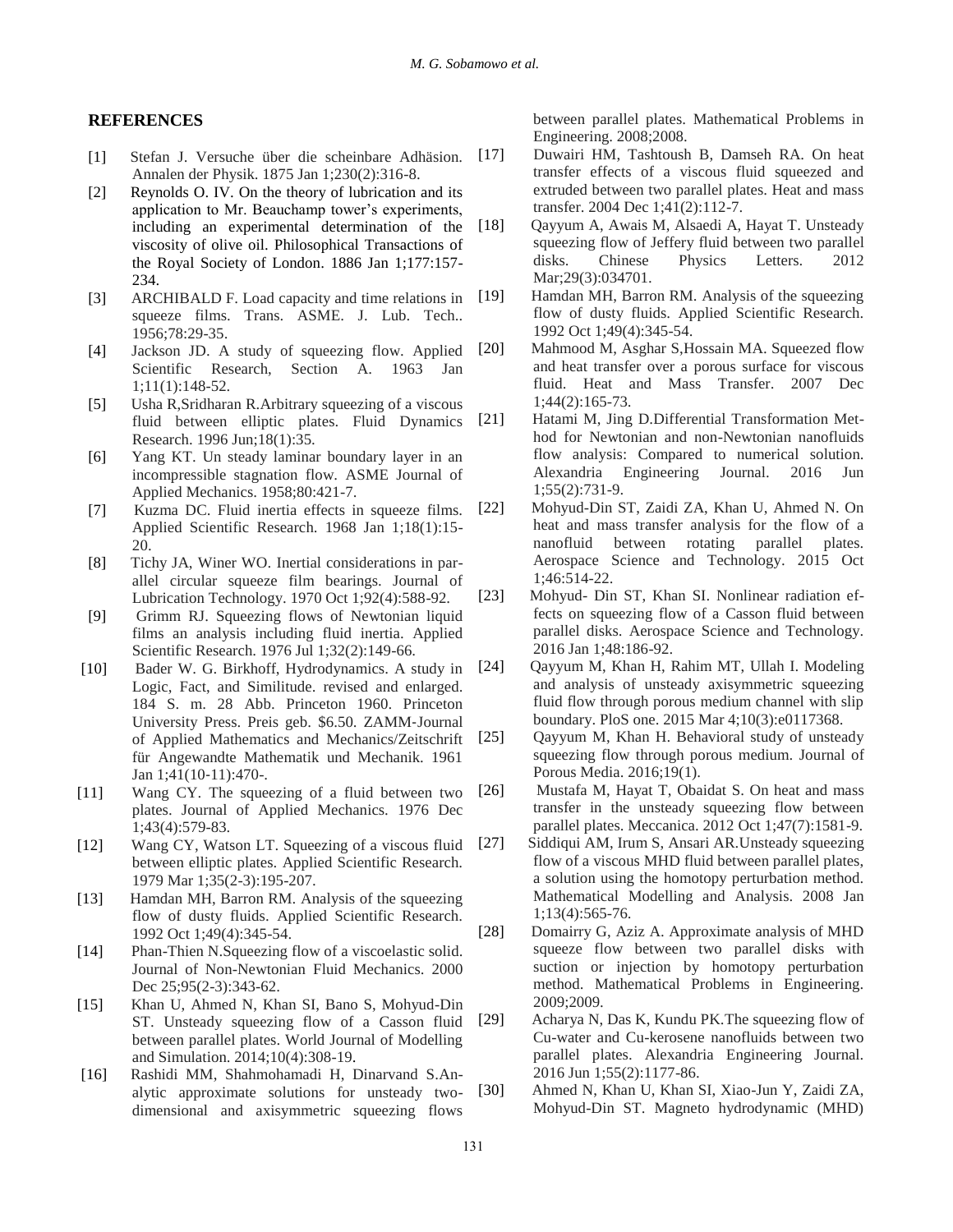squeezing flow of a Casson fluid between parallel [45] disks. International Journal of Physical Sciences. 2013 Sep 30;8(36):1788-99.

- [31] Ahmed N, Khan U, Zaidi ZA, Jan SU, Waheed A, Mohyud-Din ST. MHD flow of an incompressible [46] fluid through porous medium between dilating and squeezing permeable walls. Journal of Porous Media. 2014;17(10).
- [32] Khan U, Ahmed N, Khan SI, Zaidi ZA, Xiao-Jun Y, Mohyud-Din ST. On unsteady two-dimensional and axisymmetric squeezing flow between parallel plates. Alexandria Engineering Journal. 2014 Jun 1;53(2):463-8.
- [33] Khan U, Ahmed N, Zaidi ZA,Asadullah M, Mohyud-Din ST. MHD squeezing flow between two infinite plates. Ain Shams Engineering Journal. 2014 Mar 1;5(1):187-92.
- [34] Hayat T, Yousaf A, Mustafa M, Obaidat S. MHD squeezing flow of second‐grade fluid between two parallel disks. International Journal for Numerical Methods in Fluids. 2012 May 20;69(2):399-410.
- [35] Khan H, Qayyum M, Khan O, Ali M. Unsteady squeezing flow of casson fluid with magnetohydrodynamic effect and passing through porous medium. Mathematical Problems in Engineering. 2016;2016.
- [36] Ullah I, Rahim MT, Khan H, Qayyum M. Analytical analysis of squeezing flow in porous medium with MHD effect. University of Bucharest Scientific Bulletin Series A. Applied Mathematics and Physics. 2016 Jan 1;78(2):1223-7027.
- [37] Hughes WF, Elco RA. Magnetohydrodynamic lubrication flow between parallel rotating disks. Journal of Fluid Mechanics. 1962 May;13(1):21-32.
- [38] Kamiyama S. Inertia Effects in MHD hydrostatic thrust bearing. Journal of Lubrication Technology. 1969 Oct 1;91(4):589-96.
- [39] Hamza EA.The magnetohydrodynamic squeeze film. Journal of Tribology. 1988 Apr 1;110(2):375-7.
- [40] Bhattacharyya S, Pal A. Unsteady MHD squeezing flow between two parallel rotating discs. Mechanics Research Communications. 1997 Nov 1;24(6):615- 23.
- [41] Islam S, Khan H, Shah IA, Zaman G. An axisymmetric squeezing fluid flow between the two infinite parallel plates in a porous medium channel. Mathematical Problems in Engineering. 2011;2011.
- [42] Navier CL. Rapport à Becquey et mémoire sur les ponts suspendus. Carilian-Goeury; 1830.
- [43] le Roux C. Existence and Uniqueness of the Flow of Second-Grade Fluids with Slip Boundary Conditions. Archive for Rational Mechanics and Analysis. 1999 Sep 1;148(4):309-56.
- [44] Ebaid A. Effects of magnetic field and wall slip conditions on the peristaltic transport of a Newtonian fluid in an asymmetric channel. Physics Letters A. 2008 Jun 9;372(24):4493-9.
- Hayat T, Qureshi MU, Ali N. The influence of slip on the peristaltic motion of a third order fluid in an asymmetric channel. Physics Letters A. 2008 Apr 7;372(15):2653-64.
- Hayat T, Abelman S. A numerical study of the influence of slip boundary condition on rotating flow. International Journal of Computational Fluid Dynamics. 2007 Jan 1;21(1):21-7.
- [47] Abelman S, Momoniat E, Hayat T.Steady MHD flow of a third grade fluid in a rotating frame and porous space. Nonlinear Analysis: Real World Applications. 2009 Dec 1;10(6):3322-8.
- [48] Ullah I, Khan H, Rahim MT. Approximation of first grade MHD squeezing fluid flow with slip boundary condition using DTM and OHAM. Mathematical problems in engineering. 2013;2013.
- [49] Zhou JK. Differential Transformation and Its Applications for Electronic Circuits, Huazhong Science & Technology University Press, China.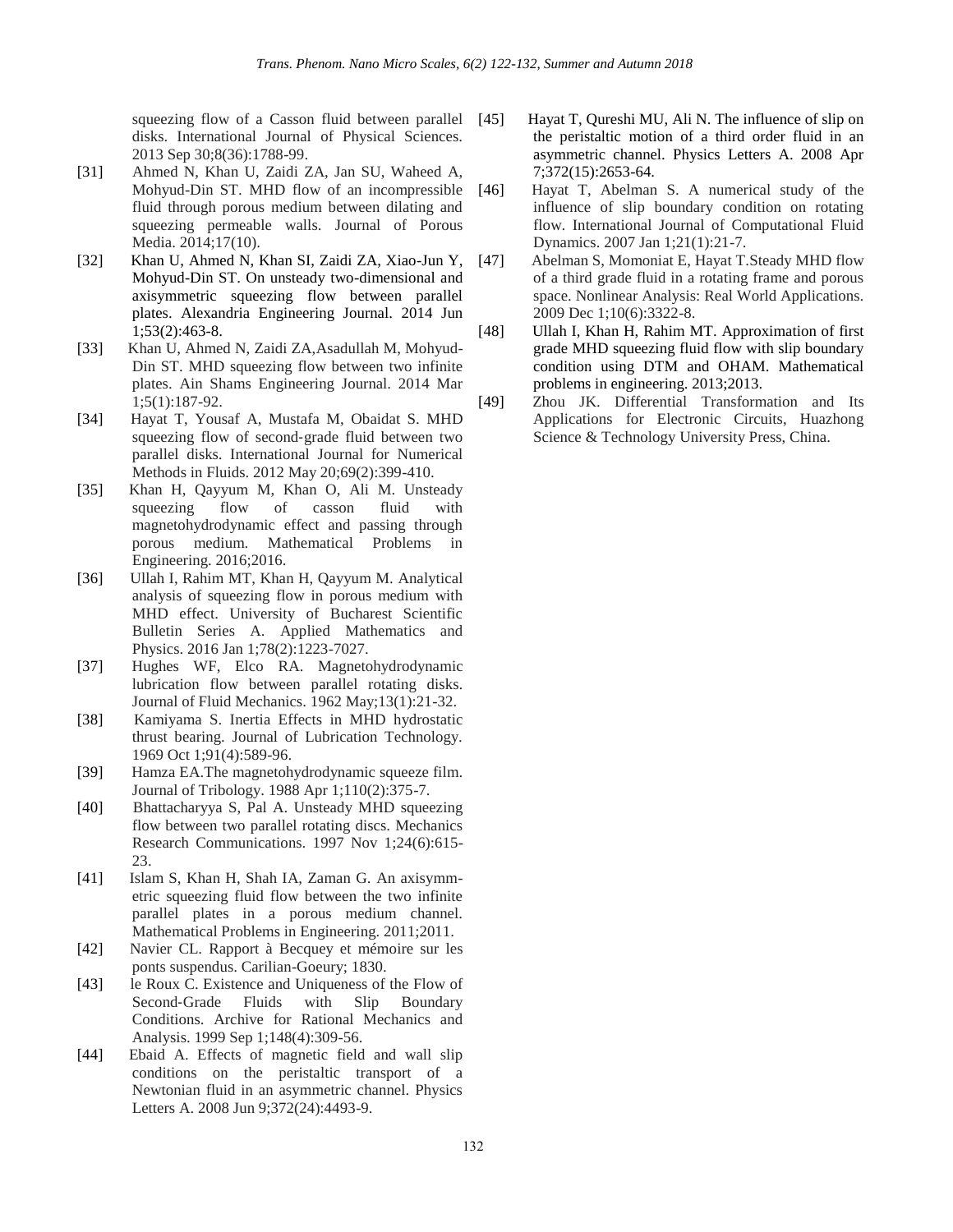*M. G. Sobamowo et al.*